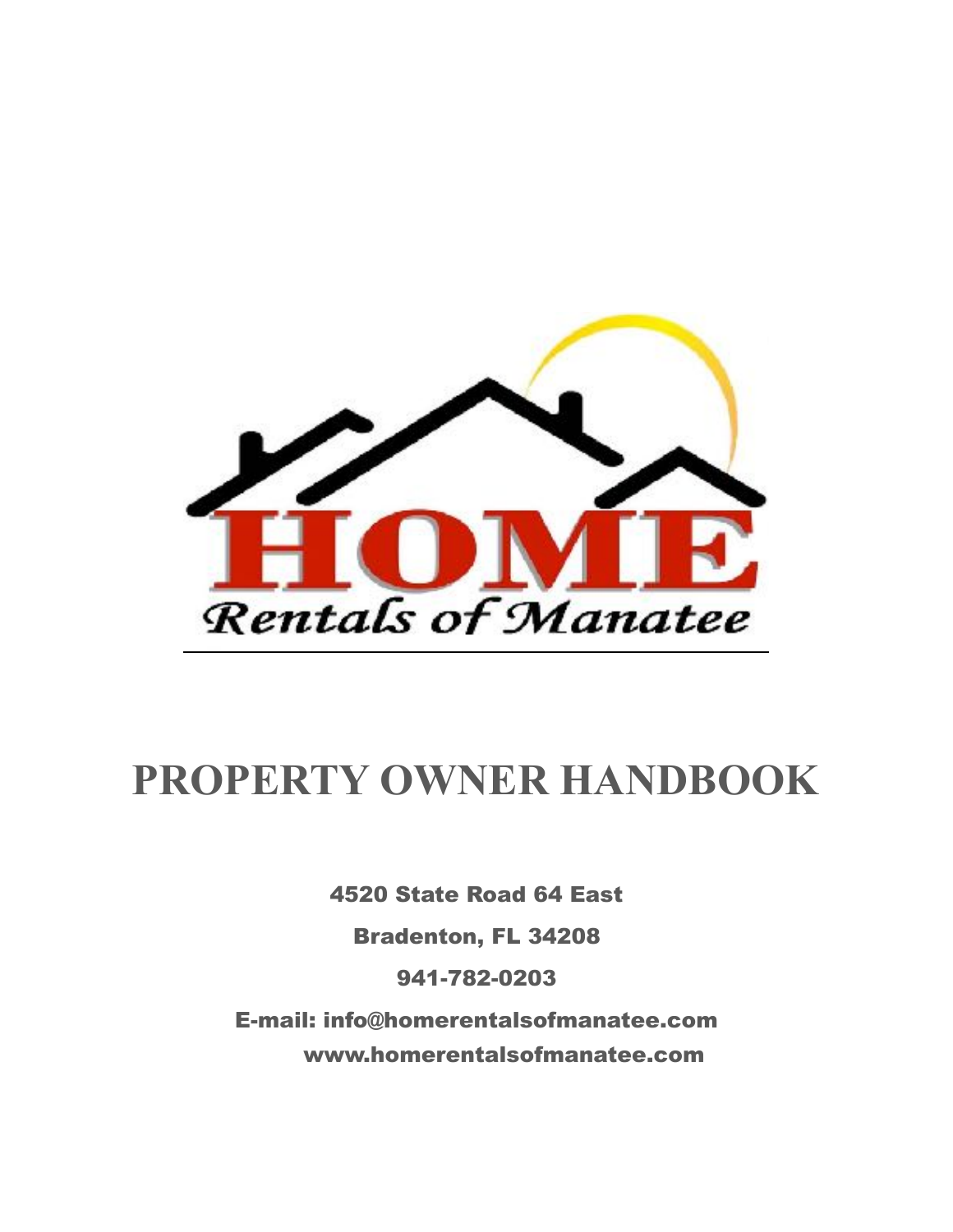

# **HOME Rentals of Manatee Owner's Manual**

This Property Owner's Handbook is designed to familiarize you with HOME Rentals of Manatee, our processes and introduce you to our staff. It is our sincere beliefs that through communication and a clear understanding of our processes we can best serve your needs.

All relationships are established by written agreement between you and HOME Rentals of Manatee. All terms, conditions and provisions outlined in this handbook are subject to change or withdrawal at any time without notice. The most up to date version of this handbook may be found through our website and your owner portal at [www.homerentalsofmanatee.com](http://www.homerentalsofmanatee.com)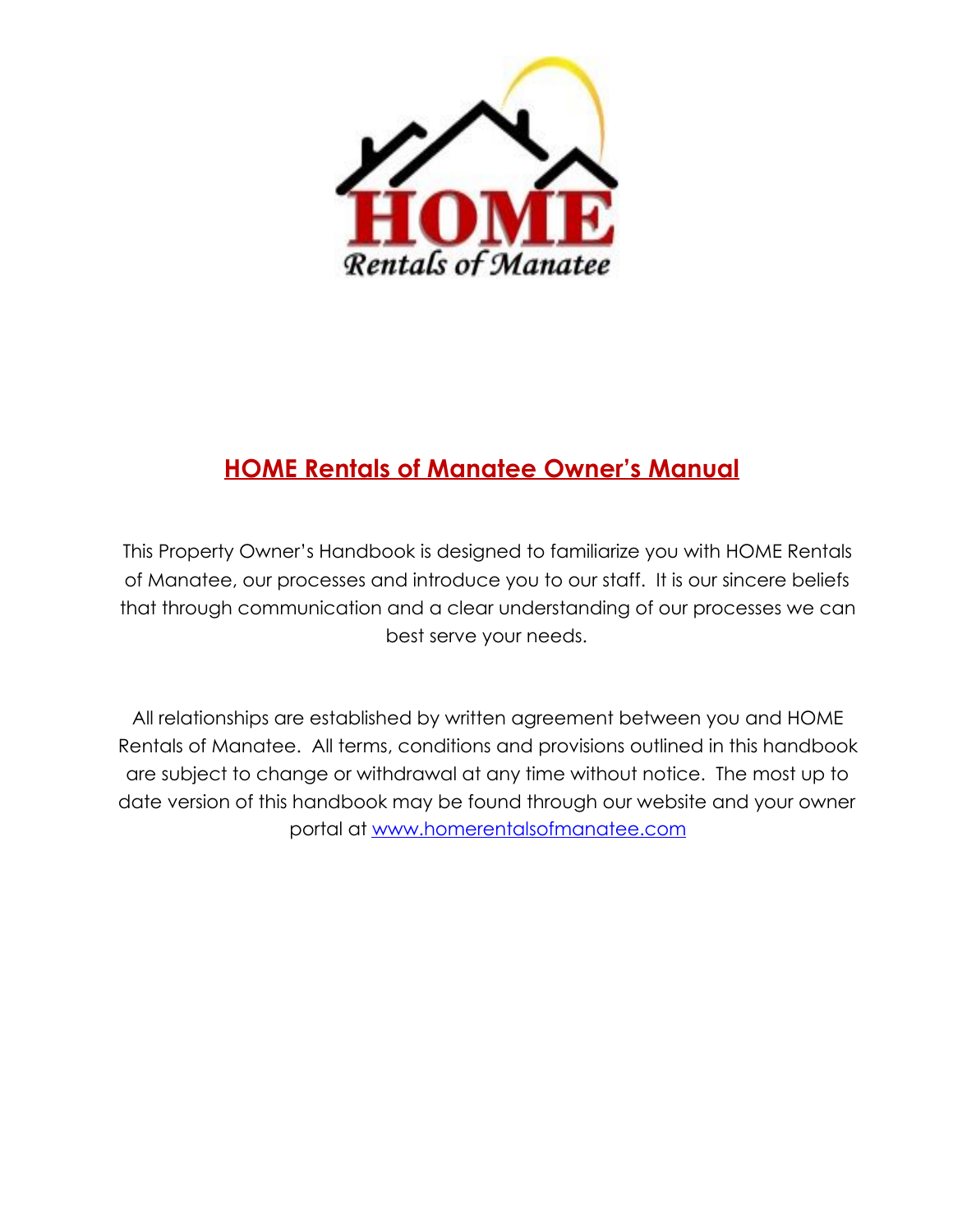# **Why Choose Us?**

 *We opened for business in 2002 as Keller Williams Property Management. In 2014 we decided to rebrand ourselves as Home Rentals of Manatee to highlight what we do. We are proud to continue the affiliation with Keller Williams Realty of Manatee as their preferred vendor for property management services.* 

 *Our mission statement is to provide superior property management services, modeled on extensive and ongoing knowledge of the industry, quality customer service and integrity.* 

 *Through our active participation with The National Association of Residential Property Managers, the top leaders in our industry, and our affiliation with Keller Williams of Manatee, and their outstanding corporate culture, we have established proven policies, procedures and technologies into our business. The result is our ability to provide exceptional property management services, minimizing your stress while maximizing results. You deserve nothing less.* 

#### *PEOPLE MAKE THE DIFFERENCE*

 *Barbara Mayo is the Broker of record for HOME Rentals of Manatee. Barbara received a RMP®, (Residential Management Professional) designation in 2007 and a MPM®, (Master Property Manager) designation in 2009 through the National Association of Residential Property Managers. There are less than 200 MPM® designees worldwide. Barbara was a founding member of the Sarasota Bradenton chapter of NARPM® where she served as president for 2 terms. Barbara was the 2014 president of The Florida State Chapter of NARPM®. She has written and published articles on property management for several trade magazines. Barbara has over 25 years of experience in property management.* 

*Alexis Gunn, Property Manager, brings over 15 years of management and customer service experience. Alexis holds a Florida Real Estate Sales Associate License and was previously licensed in New Jersey. She is looking forward to expanding our presence in Manatee and Sarasota Counties.*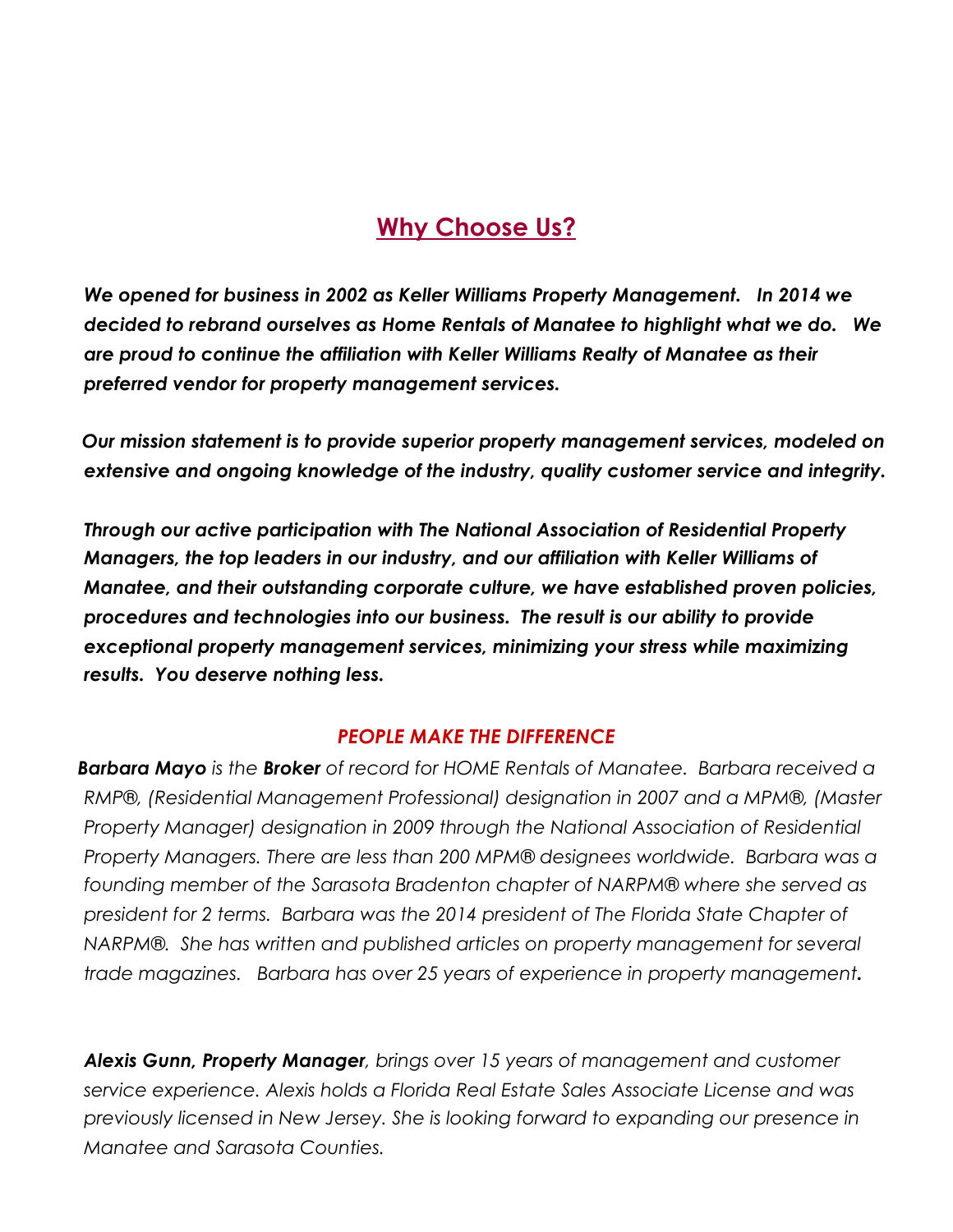**Matt Mayo, Maintenance Coordinator,** *comes to us with over 20 years' experience specializing in hotel management. He has spent the last 3 years on Anna Maria Island overseeing commercial and seasonal properties. He is proud to be a part of the team at Home Rentals of Manatee.* 

*Ownership, Barbara A. Mayo is a co-owner in and broker of record for HOME Rentals of Manatee. Kathe Wallace, Leland Wallace, Julie Warrender, and James Warrender are the other principal owners. They are licensed Real Estate Brokers or Broker Associates in the state of Florida and are licensed agents with Keller Williams of Manatee. We are registered as McHaggis II LLC doing business as HOME Rentals of Manatee.*

### *WHY USE A PROFESSIONAL PROPERTY MANAGER?*

- **RESULTS:** Full time experienced management professionals handle your property.
- **DETAILED RECORDS:** Monthly and annual reports with online access.
- ⬥ **CONVENIENCE:** 24 hours, 7 days per week emergency service.
- **PROVEN RENTAL MARKETING PLAN: Faster leasing.**
- ⬥ **SUPERIOR SCREENING**: Extensive credit and background screening provided.
- ⬥ **PROTECTION:** Attorney prepared leases.
- ⬥ **ACCURACY:** Computerized accounting.
- ⬥ **AMONG the MOST QUALIFIED:** There are over 4000 professional members of The National Association of Residential Property Mangers. Less than 200 have obtained the status of Master Property Manager, MPM®.
- ⬥ **REGULATIONS**: Familiar with local, state and federal regulations that apply to rental property.
- ⬥ **KNOWLEDGE:** Extensive knowledge of the local rental market
- ⬥ **OUR SERVICES MAY BE TAX DEDUCTIBLE:** You can manage your property yourself or you can have us do the work for you.
- ◆ WE SAVE YOU TIME, MONEY AND AGGRAVATION IN DEALING WITH YOUR INVESTMENT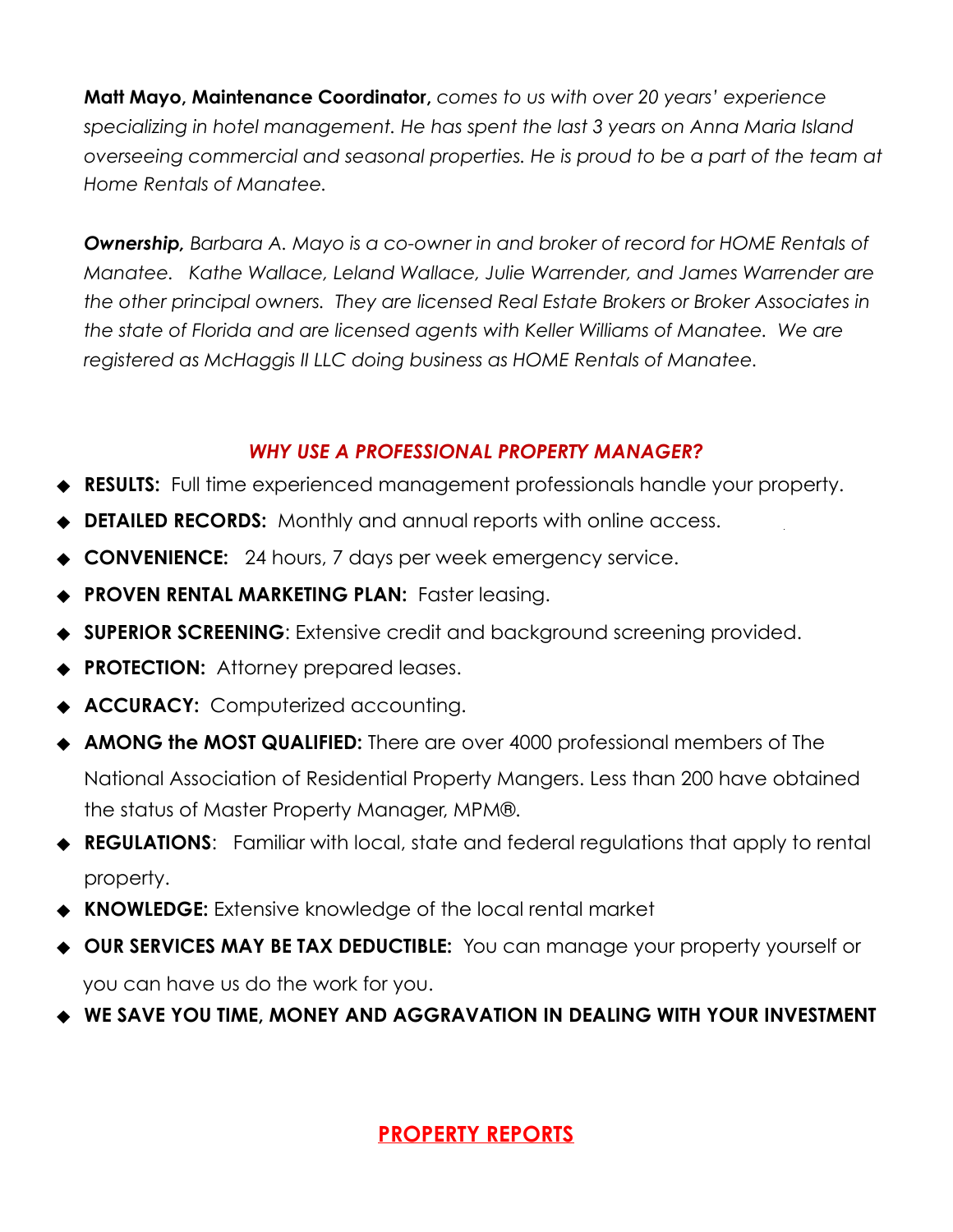Pictures are a valuable tool in the management of rental property. If you believe that a picture is worth a thousand words, then our extensive property reports, pictures and videos, when indicated, are several reasons why you should hire HOME Rentals of Manatee.

### **ANNUAL INTERIOR REVIEW OF YOUR PROEPRTY**

Our property managers will do an interior review of your property prior to any annual lease renewal, and at any other time the manager may feel appropriate, for the successful management of your property. Visual drive by reviews are done semi annually. Seasonal and vacant units are usually reviewed more frequently.

### **WE LEVERAGE PERSONEL**

As members of the Manatee Association of REALTORS we will market your annual property through MLS. Our fees are established to provide competitive compensation to co-operating Brokers.

### **WE HAVE A PROVEN RENTAL MARKETING PLAN**

We constantly review and modify our marketing program to meet current trends. Internet marketing is currently the media of choice for tenants looking to find rental properties. Whether utilizing our company's website, www.homerentalsofmanatee.com, www.Realtor.com, or one of the many other free and paid real estate and rental sites you will find HOME Rentals of Manatee has a significant online presence. We evaluate the marketing of each property to make sure we are effective in attracting the right tenant for your property*.* 

### **SUPERIOR TENANT SCREENING**

We believe selecting the right tenants for your rental property is essential. We want to safeguard that our property owners get the caliber of renters they deserve. We utilize an extensive *screening process* on all annual adult rental applicants. **All adults** 18 years and older that will be residing in the property must complete an application. If the tenant meets our company's criteria the applicant is approved. Should the tenant not meet our criteria, we allow the applicant to submit a request for an exception to our company criteria. This must be done in writing. If this occurs, we will contact you and together we review the request and determine appropriate action. If an association screening is required, after our approval process is completed successfully, we will proceed with the association's application process. No tenant is placed until all needed approvals have been obtained.

### **COMPUTERIZED ACCOUNTING**

At HOME Rentals of Manatee, we use one of the top property management software programs available for the industry. **We "direct deposit" your rent proceeds directly into your bank account!** Our property owners can view a detailed statement each month showing all rental income and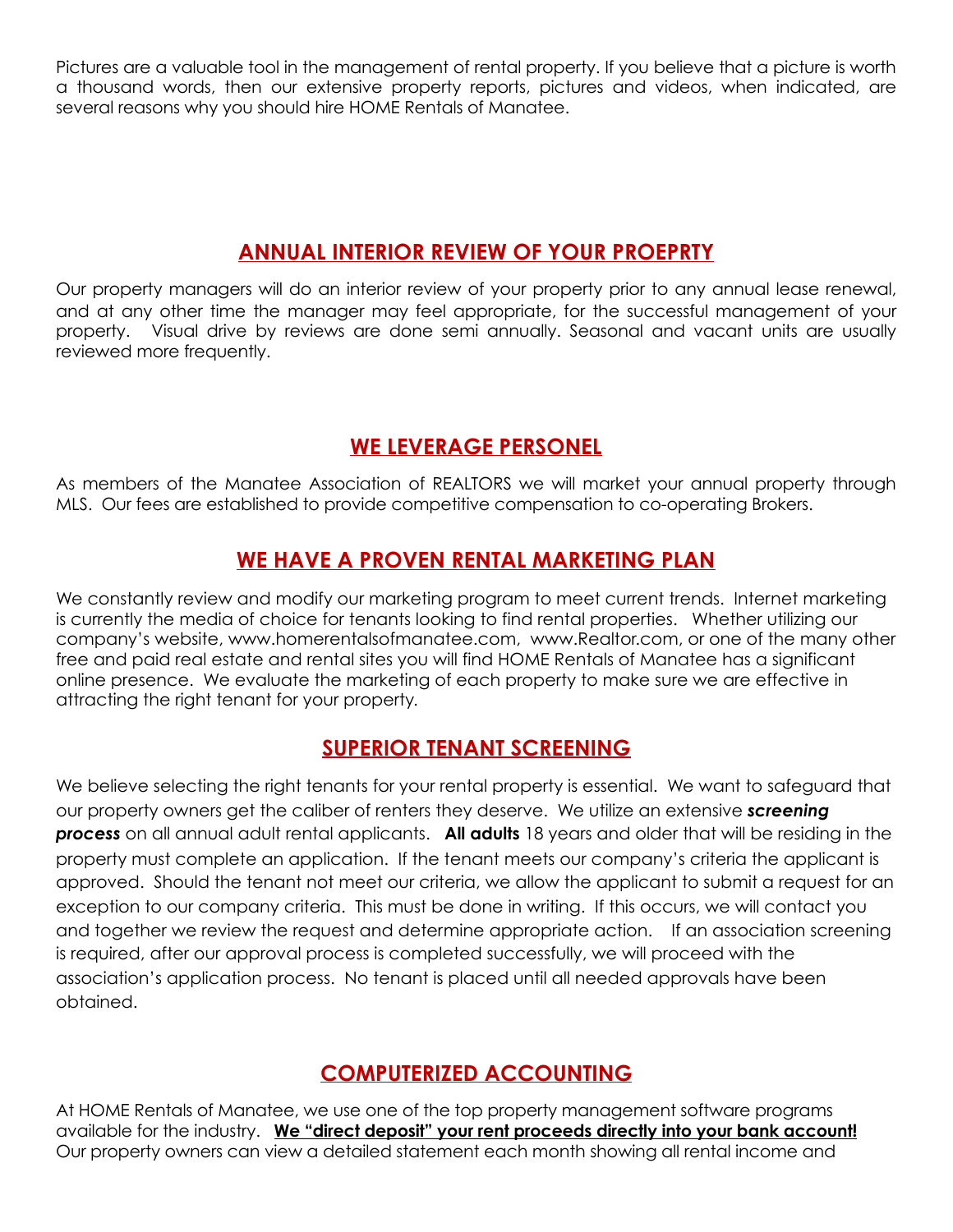disbursements. Through our software, owners can view documents such as Property Management Agreements, leases, invoices and statements. Owner's have access to all this information through the owner's portal on our website. The tenant portal allows tenants to pay rent online, submit work orders, view their documents or communicate with us through the system.

### **OUR GUARANTEE**

If the tenant vacates before the end of their lease HOME Rentals of Manatee will make every attempt to re-let the property. Any leasing fee due on the new lease will reflect a credit proportional to the remaining time left from the vacated tenant.

### **THE MOST QUALIFIED MANAGERS**

To provide the best service to our clients, as well as maintain our unsurpassed reputation, HOME Rentals of Manatee continues to seek and acquire the best training within the industry.

### **MCHAGGIS II LLC HAS BEEN IN BUSINESS SINCE 2002.**

#### **PROPERTY MANAGEMENT IS OUR FULL TIME CAREER, NOT A SIDELINE TO REAL ESTATE SALES.**

HOME Rentals of Manatee has over 45 years of combined management experience in residential property management.

### **COMMUNICATION**

We believe that one of the keys to our success is our commitment to building personal relationships. Working for owners of rental homes and with their tenants requires extensive communication.

It is essential for us to have a clear understanding of your goals and objectives to successfully manage your investment. **It is important that you keep us updated on any changes in objectives, ownership or other issues relating to your property.** 

Feel free to contact us at any time with your concerns, questions or changes. If we are not available and you leave a message, we try to return it by the end of the next business day. If your communication is of an urgent nature (our office message always includes an after-hour's emergency number) you can reach Barbara on her cell phone at 941-807-0747. If you leave a message and do not receive a call back within these guidelines, please give us a follow-up call and let us know. We make every attempt to reach our goal and it is important to know when we have fallen short. We have no "secret agents" at HOME Rentals of Manatee.

 It is company policy not to give tenants owner contact information. We relay any requests or communication that may be appropriate or necessary to you. For your protection and the effective management of your property we ask that you not contact tenants directly.

### **NO SURCHARGE TO PROPERTY OWNERS FOR MINOR MAINTENANCE**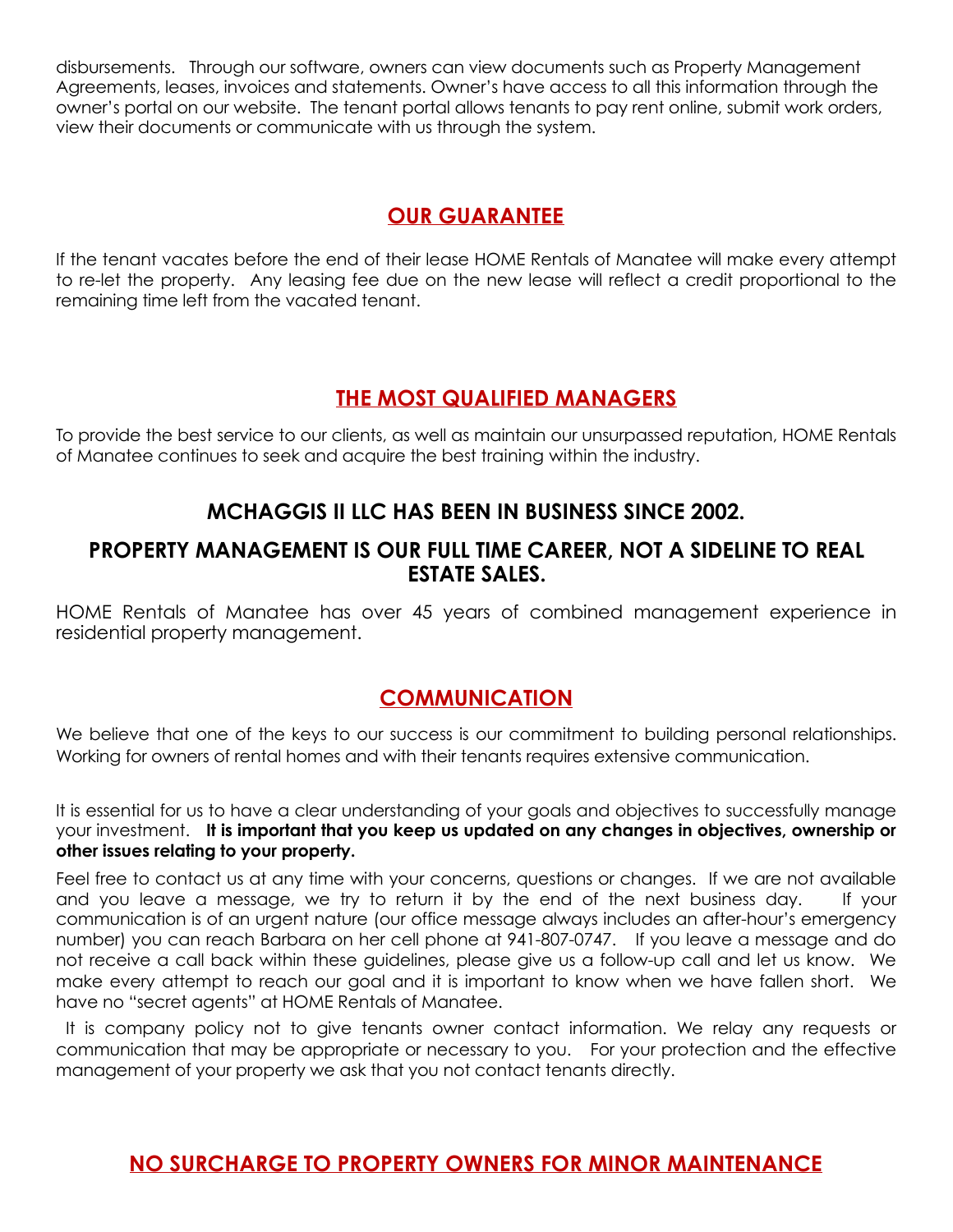At HOME Rentals of Manatee, we assist our property owners and tenants by having independent qualified maintenance technicians make any necessary maintenance and repairs. To avoid a conflict of interest with our property owners, we do not assess a surcharge to our property owners for routine maintenance or repair items. If extended or time intensive coordination is required there may be an applicable fee charged. Whenever possible you will be informed of these fees in advance.

### *RELAX & LET US MANAGE YOUR INVESTMENT!*

The choice is simple: Relax! Go on vacation! You have hired us to manage your rental property! The cost of our services may be tax deductible. Please check with your accountant.

### **Rental Marketing Plan**

We have a proven marketing plan that is individually adapted to each of our properties. We are constantly evaluating this plan for effectiveness and react quickly to changing market conditions and adjust accordingly.

**WEBSITES (***which may include but not limited to)*

## **[www.homerentalsofmanatee.com](http://www.homerentalsofmanatee.com) [www.hotpads.com](http://www.hotpads.com) [www.zillow.com](http://www.zillow.com) www.realtor.com www.rentalhomesplus.com www.rentals.com**

### **Our Attractive "***Home for Rent***" Signs:**

Where allowed by the applicable HOA

### **Referrals:**

We frequently receive referrals from current and past customers, tenants, and Realtors®.

### **Fee! What's Included**

Our service is called "Property Management." However, it should really be called "People Management" as much of our work is centered around successfully communicating with property owners, tenants, contractors, creditors, insurers, attorneys, code enforcement, planning and zoning and home owner associations—just to name a few.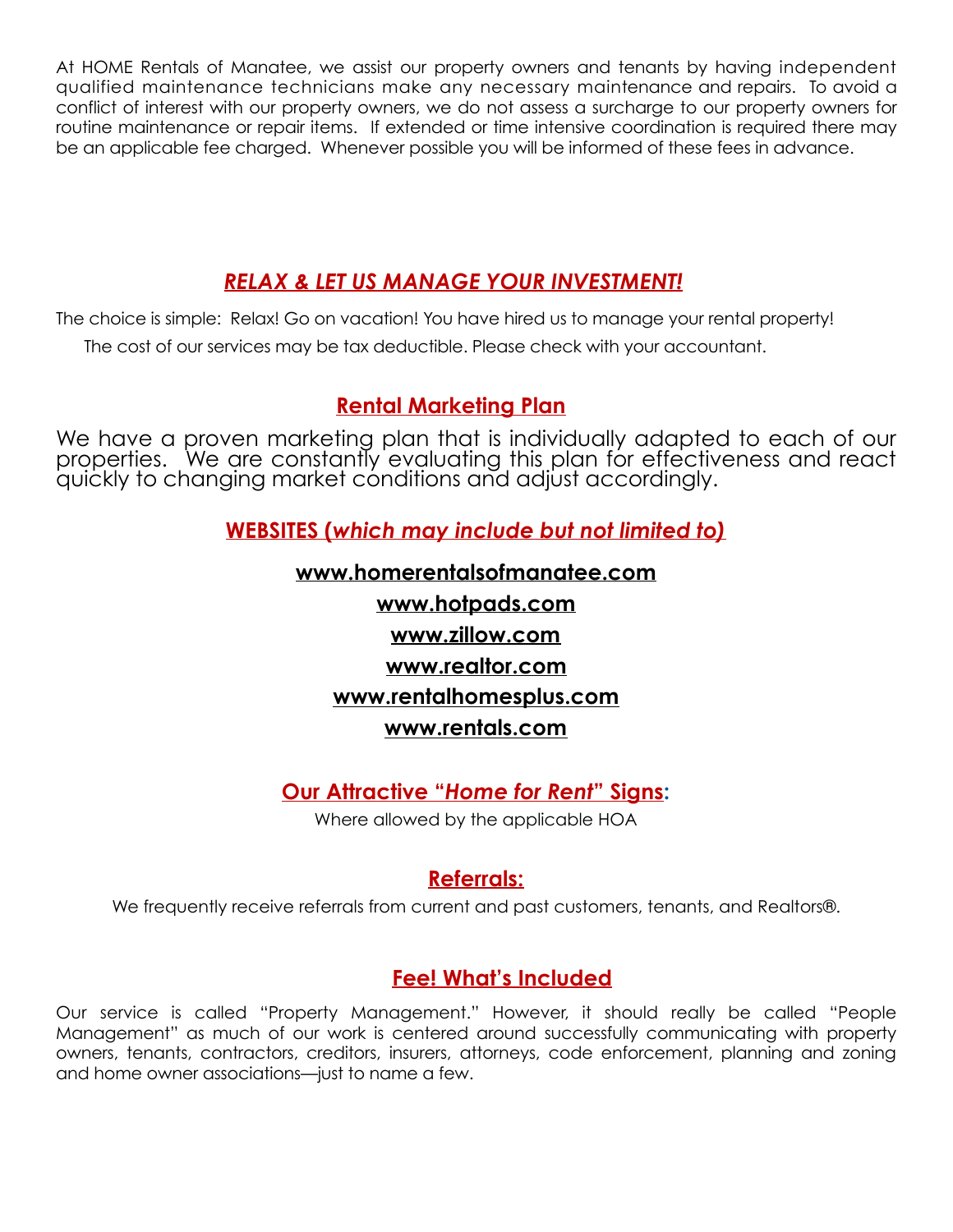### **MANAGEMENT FEES**

### **Management fees are charged on a percentage basis as the rent is collected. Management fees are for our services in connection with:**

- **•** Collecting rents
- Tenant relations
- Posting legal notices
- Preparation of monthly statements
- Coordinating maintenance and service calls
- Paying invoices
- Maintain owner and tenant escrow funds
- 24 hours, 7 days per week emergency service
- Annual property condition review
- Keep updated on local, state and federal applicable regulations
- Coordinate tenancies with condominium associations and home owners associations

### **LEASING FEES**

#### **Leasing fees are for our services in connection with:**

- Preparing a current rental analysis and establish market rent
- Implementation of personalized marketing of property
- Evaluate property for maintenance required to make rent ready
- Show property and/or coordinate showings on property
- Qualify prospective tenants
	- 1. Extensive background & credit checks
	- 2. Verification of employment
	- 3. Verification of current residence
- Send required adverse action notices when applicable
- Negotiate between tenant and landlord
- Coordinate association tenant approvals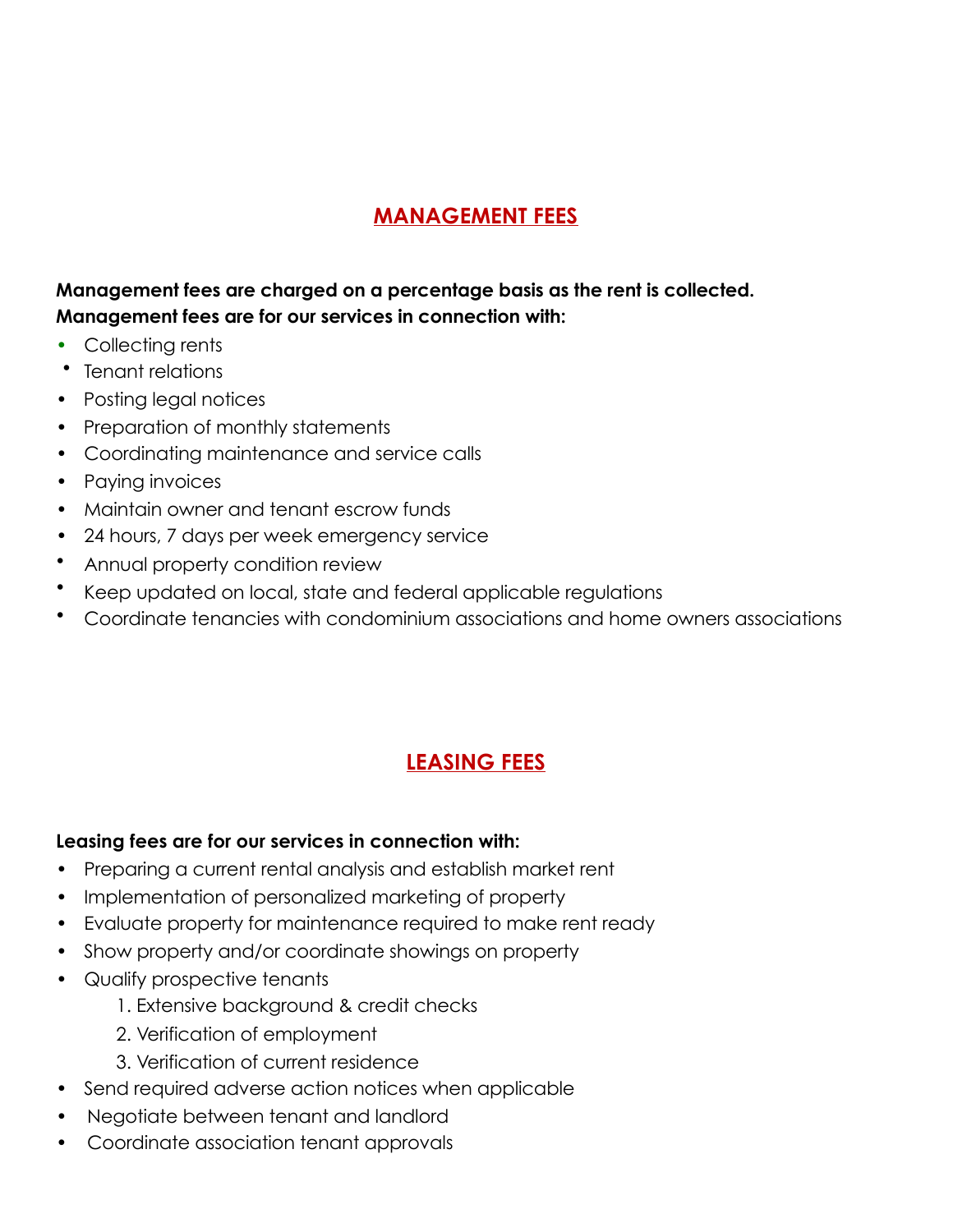- Coordinate and have attorney prepare lease
- Perform extensive new tenant orientation & lease signing
- Move in pictures or videos on managed properties

### **LEASE RENEWAL FEES**

#### **Leasing renewal fees are for our services in connection with**:

- **•** Prepare a current rental market analysis.
- Review tenant compliance with terms of existing lease.
- Coordinate with HOA or condominium association prior to renewing lease.
- Negotiate new terms between tenant and landlord
- Coordinate with attorney to prepare a new lease
- Review to insure leases are properly executed
- Scan and post all documents to tenant and owner portals

### **ANNUAL ADMINISTRATIVE FEE**

In December of each year an annual fee is charged that covers a variety of administrative costs including but not limited to software, postage, copies and yearly accounting costs. Currently the fee is \$100.00.

### **FEES ON SALE OF REAL PROPERTY**

At HOME Rentals of Manatee, we specialize in the art of Property Management. In order to provide our clients with the best possible real estate services we refer our sales business to an appropriate sales professional at Keller Williams Realty of Manatee. Regardless if your tenant decides he would like to purchase your home, you decide you want to purchase additional investment property or you just want to sell the property you currently own, we can pair you with an agent to assist you in achieving your sales goals.

 Our management agreement provides us a fee in the event a sale occurs between our property owners and person(s) introduced to the property by us. We happily share these fees with the appropriate specialized sales professional to provide you with superior representation. We concentrate our time and energies on what we do best which is leasing and managing residential real estate.

### **ANNUAL PROPERTY CONDITION REVIEW**

We provide to each investment property owner a complete cosmetic property condition review each year. This review will include photos of your property and recommendations regarding upkeep, maintenance and repairs. Please note that we are not licensed inspectors or building contractors.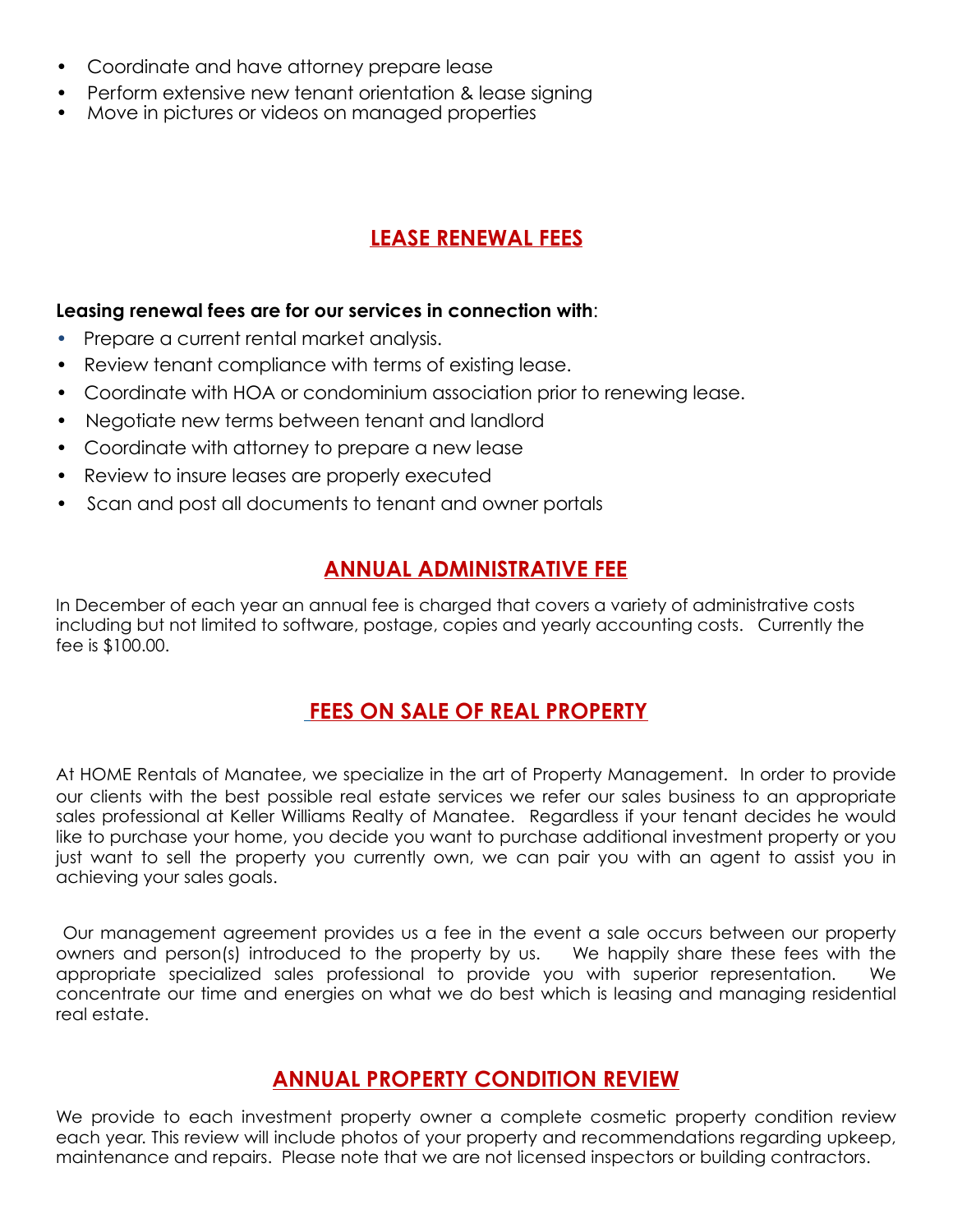### **THANK YOU FOR CHOOSING HOME Rentals of Manatee. WE APPRECIATE YOUR BUSINESS!**

### **The Frequently Asked Questions & Answers**

#### *1. How long does it take to lease my property?*

No one can determine the actual time it takes to find a qualified tenant for your home. If the property is priced right and in rent ready condition **most properties** will rent in 2 to 4 weeks in today's market. If we do not attract a tenant in that time frame we re-evaluate your property. We will revisit pricing, property condition, marketing and any miscellaneous factors that may be keeping us from a qualified tenant. We will communicate our findings to you along with any recommendations we feel may be appropriate.

#### *2. When you find residents for my rental home, how do you qualify them?*

We have written resident selection criteria in place. A complete credit and criminal background check is done, employment and current residential references checked. If the prospect does not meet our printed criteria the applicant is given an opportunity to request in writing an exception. This is reviewed with the landlord and together we determine the appropriate action. Only deficiencies to the resident selection criteria are considered. We comply with all local, state and federal regulations such as fair housing laws. Privacy laws prohibit us from sharing credit information with anyone.

#### *3. When can I expect to see my rent proceeds?*

All rents are due on the first of the month and tenants are given a 4 day grace period. Florida laws dictate that proceeds must be sent to you after all funds have cleared the banking system. Therefore we process rents between the 15<sup>th</sup> and the 20<sup>th</sup> of the month on rents that are paid timely. If you receive funds by ACH you can expect to see these funds in your account approximately 48 business hours after processing. A detailed statement is posted to your portal the first week of the following month. If you require a paper check please note that it will delay receipt of your proceeds.

#### *4. Who handles emergencies?*

One of our staff members is assigned to handle after hour emergency issues. We always list an emergency telephone number on our voice mail. Our tenants are given instructions during their orientation and in their handbook on how to handle after hour emergencies. We have plumbers, electricians, A/C contractors and other vendors available for emergency situations. Our professional managers evaluate the situation to determine if the call is an actual emergency prior to calling vendors after hours and on weekends.

#### *5. How often and how are property inspections conducted?*

It is important to realize we are licensed REALTORS® and are not licensed inspectors. We are therefore unable to perform "inspections". We will do an annual property condition review. During this review we visually check the interior of the property and walk the exterior. We look for possible maintenance issues, tenant's compliance with lease terms and obvious deficiencies. These reviews may be done at any time during the year but must be completed prior to our signing any annual lease renewal. You may request additional periodic condition reviews be done, for additional fees, upon written request. To protect the tenant's right of "quiet enjoyment" we will not contract to do more than *quarterly condition reports.* We also do 2 "drive by" reviews of your property. If certain conditions are observed during a drive by review, an interior follow-up may be scheduled.

#### *6. If I want to sell my property can HOME Rentals of Manatee help?*

Although we are a Licensed Real Estate brokerage with the state of Florida we do not do real estate sales. We specialize exclusively in property management. We have an affiliation with Keller Williams Realty of Manatee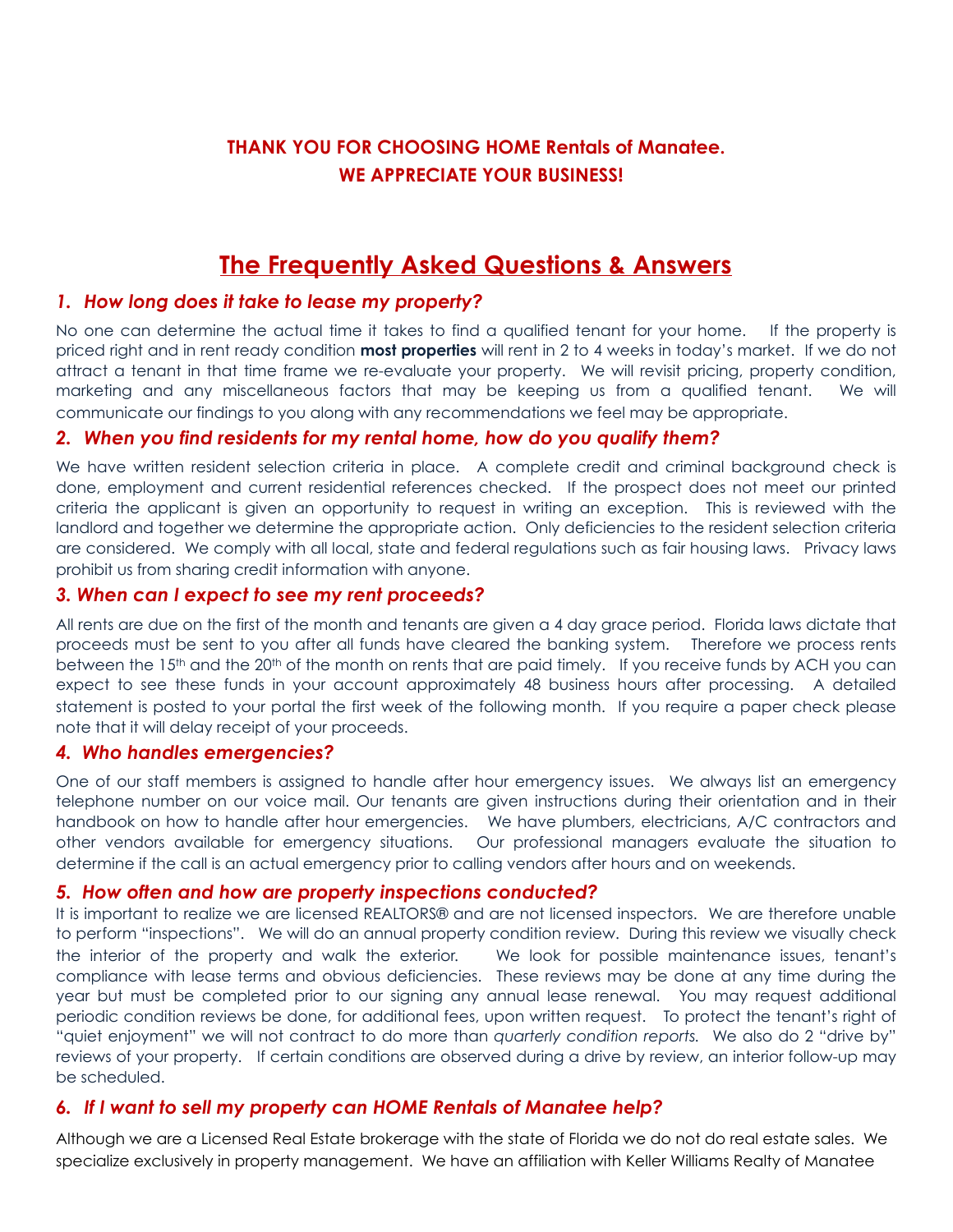and we know the various sales agents and their areas of expertise. We would be happy to work with you to refer an agent that can effectively assist you with your sales needs.

Please be aware In accordance with Florida laws, should you decide to sell your home and you have an active lease on your property any new owner would be required to honor the terms and conditions of the existing lease unless the terms of the lease specify otherwise.

#### *7. Can I move back into my property?*

 You can move back into the property if there is no active lease and the tenant has surrendered the property. The tenant has the right to live in the property without interference until the end of the tenant's lease. If you would like to move into your rental property contact us so we may advise you specifically when and how you can get possession and move back into your property.

#### *8. How are rental collections handled?*

Rents are due on the first of the month. We post 3 day demand notices after the 6th of the month and no later than the 11th of the month. Florida law requires that we not include Saturday, Sunday or holidays in our calculations. In the *rare event* that rents remain unpaid past the 15th to 20th of the month we will contact you for authorization to proceed to file an eviction. We then contract with our attorney to file the eviction. We have found this to be the most efficient and cost effective way to get possession of your property.

We are not a collection agency. We do not file law suits nor hire attorneys for collection purposes. We will supply the owner with our data in the event they wish to pursue the matter in court.

#### *9. Do you guarantee the tenants you place in my rental home?*

Our policies and procedures have been established after many years of experience to limit and control risk for the landlord and the management company. Unfortunately situations can arise that no one can foresee: divorce, loss of job, serious illness, etc. We do guarantee that if the tenant vacates before the end of their lease HOME Rentals of Manatee will pro rate any new leasing fee. Any remaining time left on the lease from the vacating tenant will be credited against this leasing fee. This guarantee is provided to the landlord regardless if we are able to collect this fee from the vacating tenant.

#### *10. Are you the cheapest company in town?*

We are not the cheapest nor are we the most expensive management company in town. Our fees are competitive and fair considering the scope of services that are included in these fees. One company may seem more economical but may charge extra for services we include in our fees.

#### *11. How long have you been in business and are you licensed and insured?*

We opened as Keller Williams Property Management in 2002. We are a licensed Real Estate brokerage and have errors and omissions and liability insurance. All the vendors we use complete a vetting process that requires they submit proof they are licensed and insured.

#### *12. Why should I choose HOME Rentals of Manatee?*

We are committed to providing our owners with personalized, professional and ethical service. Our extensive experience provides you with policies and procedures developed for the effective management of residential properties such as yours. Our staff is dedicated, knowledgeable, caring and mindful of your needs and objectives.

### *WE ARE COMMITTED TO PROVIDE THE BEST MANAGEMENT SERVICES AVAILABLE FOR YOUR RESIDENTIAL INVESTMENT. WE CONTINUALLY SEEK TO BE CONSIDERED AMONG THE TOP MANAGERS IN THE COUNTRY.*